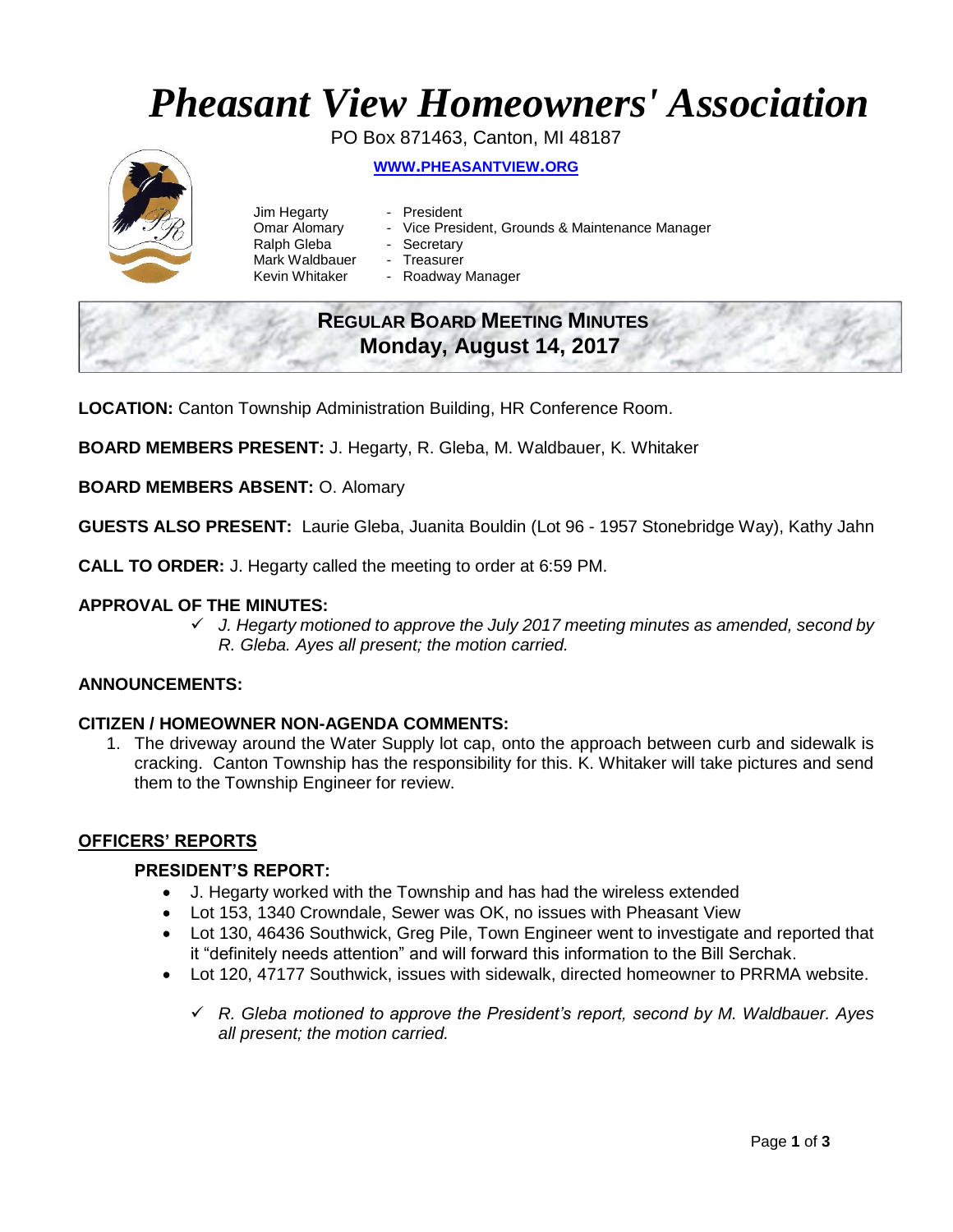#### **VICE PRESIDENT'S REPORT:**

- These items were
- Lot 57: 2149 Stonebridge Way, will send a stronger letter
- The following were mailed to homeowners:
- Lot 23 second letter sent about the abandoned vehicle in the driveway (still there as of yesterday), we need to send the next version of the letter
- Lot 112 letter about the unsightly conditions was sent
- Lot 2 Letter about the pool was sent, we need to send the next version of the letter
- Lot 22 Removed trash cans

#### **SECRETARY'S REPORT:**

• No report

#### **TREASURER'S REPORT:**

- \$1482.64 currently due from Lot 25 for non-payment of 2017 dues
- Water bill is higher due to increased water usage. Windridge bill covers the area along Beck Road; the other bills are from each of the cul-de-sacs.
- We will need to submit a re-application for our Workers Compensation Insurance. Mark is getting closer to resolution on our problem. Hopefully this will be resolved at the end of the month.
- We've had a fair amount of replacement homewoners, and Mark is trying to keep track of everyone's contact information.
- There are several issues with Independent Lawn Care invoices (multiple invoices, credits, etc.). Lucas Irrigation has also been doing sprinkler work. We are 200% over budget on irrigation charges thus far.
	- ✓ *R. Gleba motioned to approve the Treasurer's report, second by J. Hegarty. Ayes all present; the motion carried.*

#### **DIRECTOR and COMMITTEE REPORTS**

#### **ROADWAY MANAGER'S REPORT**:

- Fairway Pines has an issue with a collapsing driveway (a lot of sand in the catch basin at the end of the driveway). PRRMA repaired the catch basin, but the homeowner wanted help paying for his driveway repair. The parties have agreed to have an 85/15 split (undetermined).
- [Roadrepairs@prrma.org](mailto:Roadrepairs@prrma.org) goes to Rob Wilson. All issues will be addressed via this email.
- Irrigation issues at Fairways since they put in two wells, but some of the irrigated lawns are the responsibility of PRRMA.
- PRRMA is holding \$30K for entryway planting replacement. Pheasant View's allocation is 19.92% allocation which equates to ~\$6K.
- PRRMA is to start the road grinding next week and the paving the week before Labor Day.
- Sidewalk repairs are complete.

<sup>✓</sup> *J. Hegarty motioned to approve the President's report, second by K. Whitaker. Ayes all present; the motion carried.*